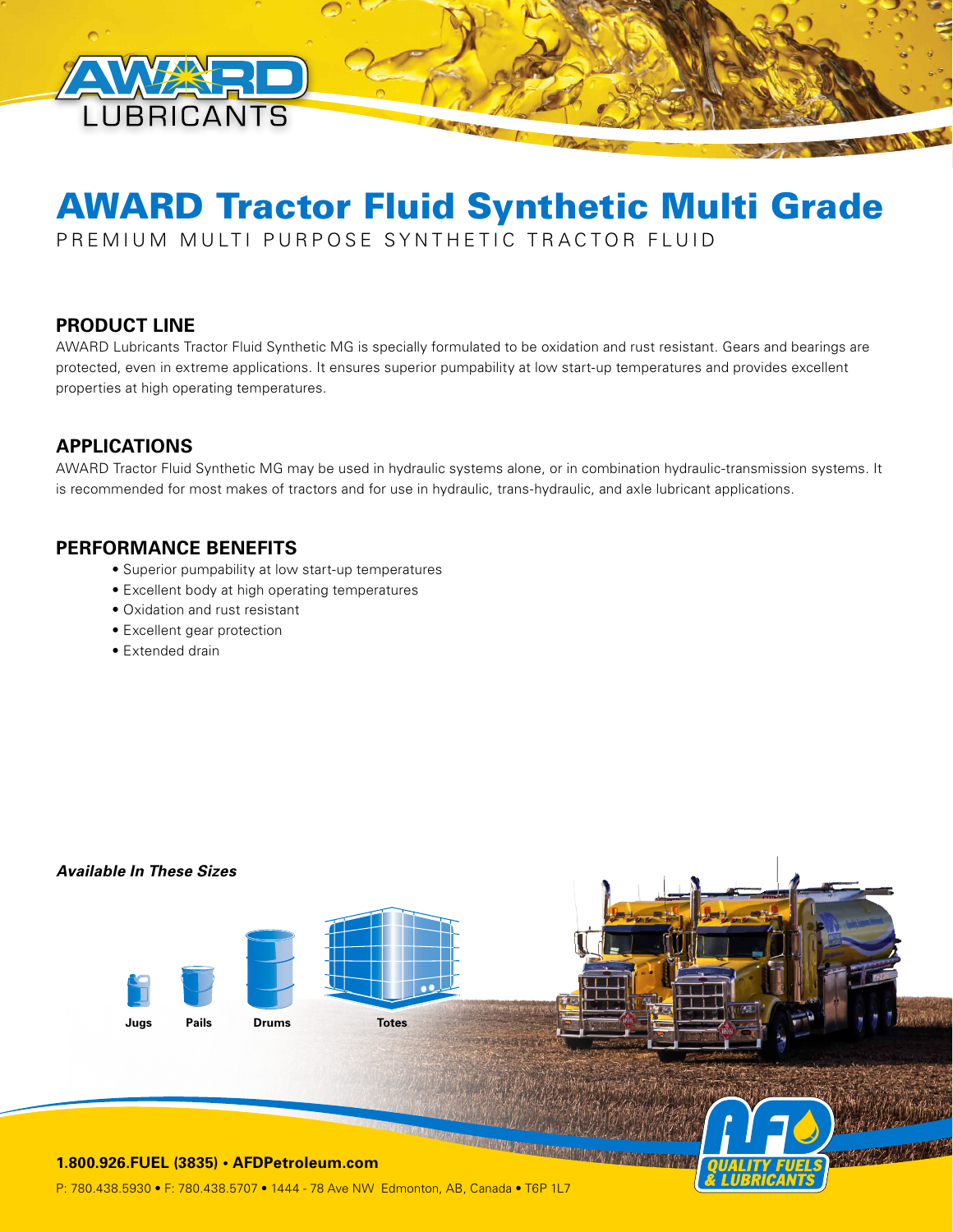

# **TYPICAL PROPERTIES**

|                                          | <b>TRACTOR FLUID MG</b> | <b>ASTM TEST METHOD</b> |
|------------------------------------------|-------------------------|-------------------------|
| Viscosity @-18°C, cP                     | 3650                    | D2602                   |
| Viscosity @ 40°C, cSt                    | 61.00                   | D445                    |
| Viscosity @ 100°C, cSt                   | 10.50                   | D445                    |
| Viscosity Index                          | 150 min                 | D2270                   |
| Flash Point, COC, °C (°F)                | 216 (420)               | D92                     |
| Pour Point, °C (°F)                      | $-50$ $(-58)$           | D97                     |
| Color                                    | 2.5                     | D <sub>1500</sub>       |
| Gravity, °API                            | 30.0                    | D287                    |
| Sulfated Ash, % wt                       | 1.40                    | D874                    |
| Zinc, % wht.                             | 0.14                    | D4951                   |
| Foaming Test, 3 sequences                |                         | D892                    |
| 5 min. blowing, max. cc                  | 25                      | D892                    |
| 10 min. settling, max. cc                | 0                       | D892                    |
| <b>Copper Strip Corrosion</b>            | 1a                      | D130                    |
| Oxidation Stability (300°F)              | 1.5                     | D942                    |
| <b>Rubber Compatibility</b>              | $+0.28$                 | D471                    |
| Compatibility                            | Pass                    |                         |
| Timken OK Load, Ibs, min.                | 40                      | D <sub>2509</sub>       |
| Load Capacity, psi, min.                 | 21000                   |                         |
| Abrasion Test, mg, wt. loss              | 0.6                     |                         |
| Rust Humidity Test, 100 hrs. 50 SUS min. | Pass                    | D665                    |
| after Sonic Shear Test                   | $\qquad \qquad -$       |                         |
| Dielectric Strength, KV                  | 40                      | D877                    |

*\*Always consult with original equipment manufacturer's recommendations for specific performance and viscosity requirements.* 

*\*Extending drain intervals should always be undertaken in conjunction with a regular oil analysis program.*

\*Typical properties are average values only and ono ronstitute a specification. Minor variations that do not affect product performance are to be expected during normal manufacture, and at different blending locations.<br>Pro



This product should not be used for purposes other than its intended use. If disposing of used product, take care to protect the environment.

**MSDS**

Based on available information, this product is not expected to produce adverse effects on health when used for the intended application and the recommendations provided in the Material Safety Data Sheet (MSDS) are followed.

MSDS can be found at: *http://www.afdpetroleum.com/MSDS.aspx*



**ALL DES** 

#### **1.800.926.FUEL (3835) • AFDPetroleum.com**

P: 780.438.5930 • F: 780.438.5707 • 1444 - 78 Ave NW Edmonton, AB, Canada • T6P 1L7